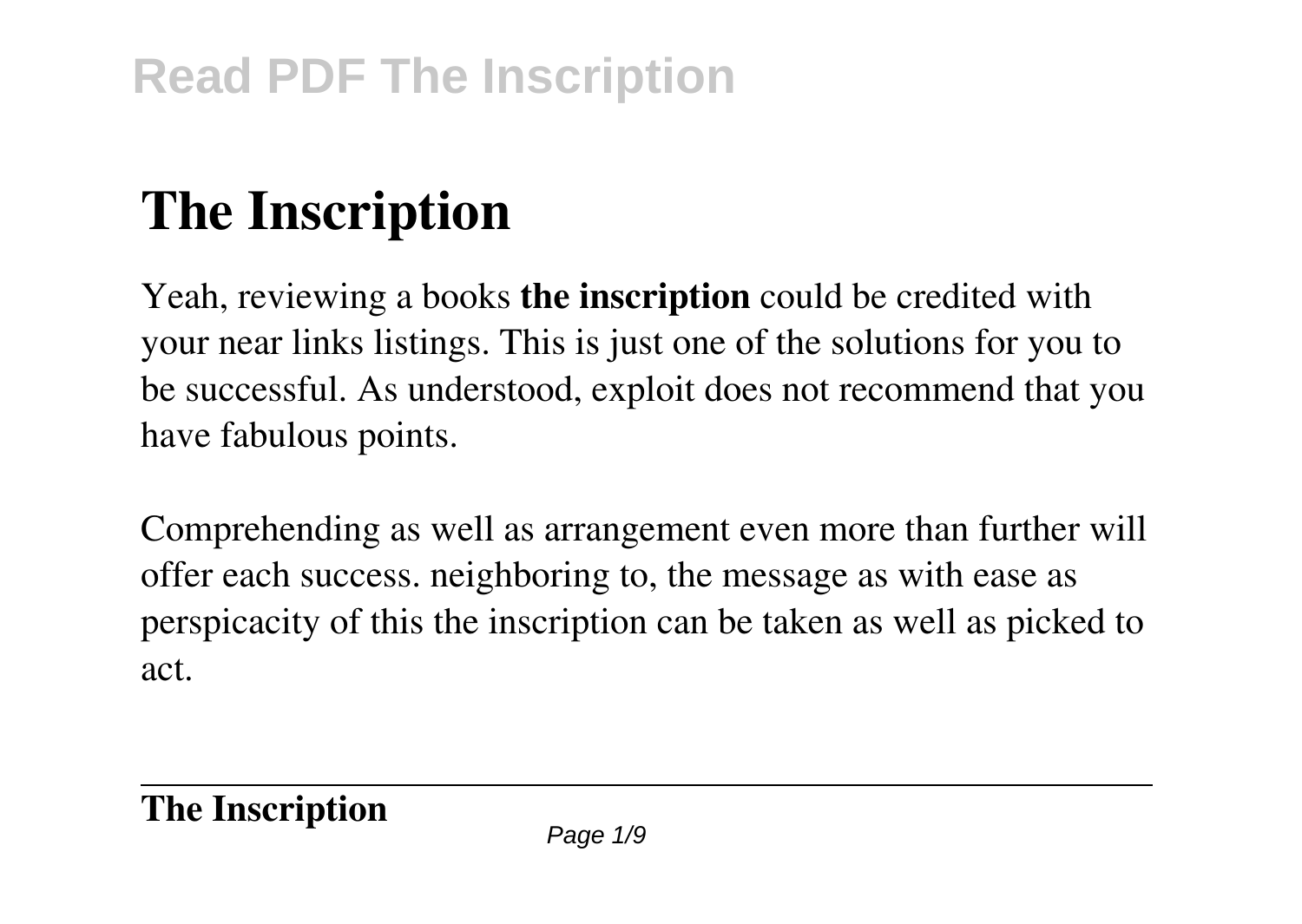...

Archeologist Sa $\hat{a} \in T^{M}$ ar Ganor of the Israel Antiquities Authority holds a rare 3,100 year old inked inscription from the era of the Book of Judges, at the excavation site at Khirbat a Rai in the Judean ...

### **A 3,100 Year Old Rare Inscription From The Era Of Biblical Judges Is Displayed**

It had writing, the name Yeruba'al (or Jerubbaal) in paleo Hebrew characters, and while only a few letters long, it was enough to suggest a connection between the artifact and a biblical character —

**New archaeological find in Israel may shed light on the era of biblical judges**

Page 2/9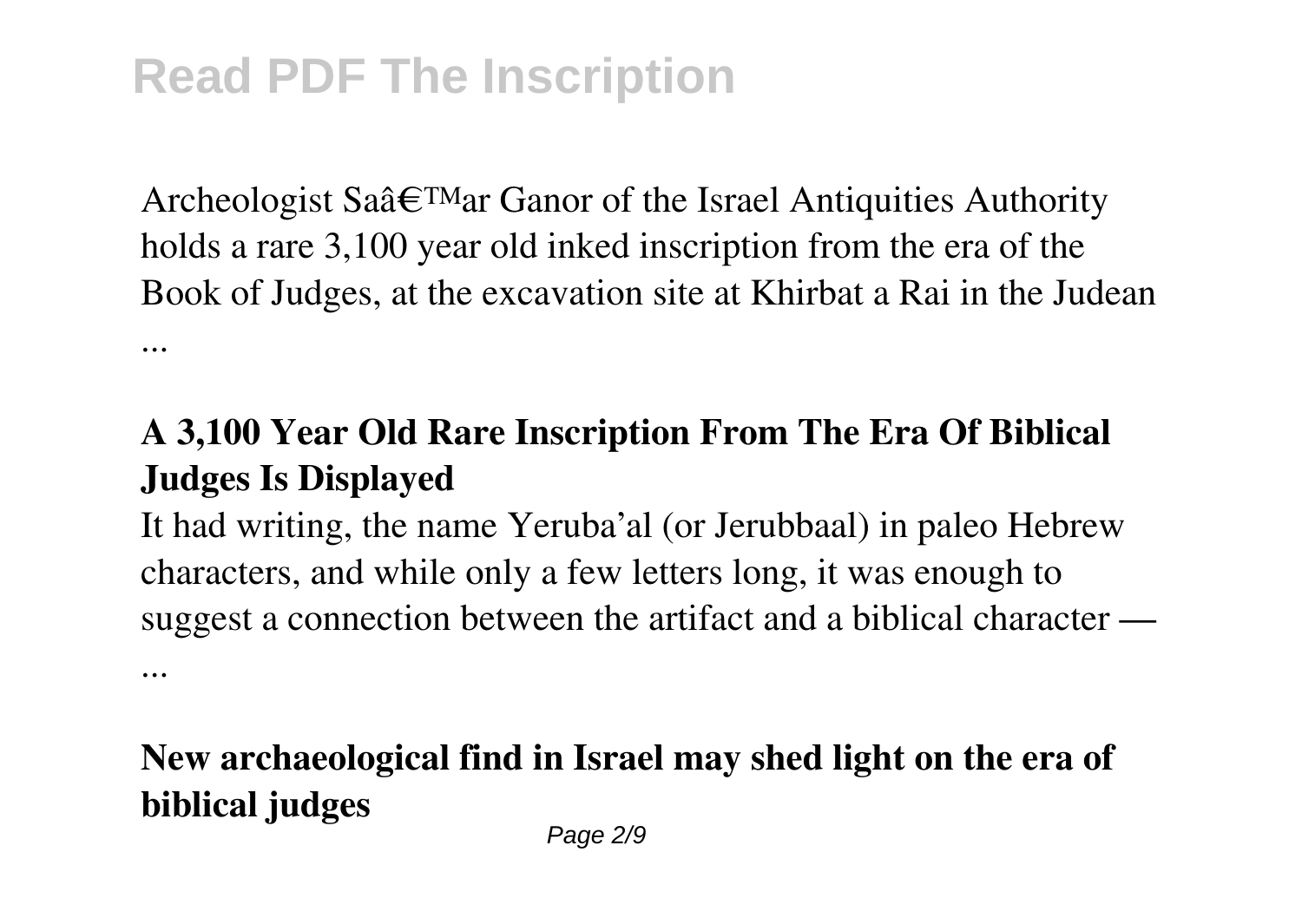News reports that two 2,500-year-old free-standing statues and an inscription have been discovered in western Anatolia's ancient city of Euromos, at the site of the Roman temple of Zeus Lepsynos. "One ...

#### **Two Statues and an Inscription Discovered in Turkey**

The text is written in early alphabetic Canaanite script; it's unusual for researchers in Israel to find any writing from the 12th and 11th centuries B.C. "For decades, there were practically no ...

### **This 3,100-Year-Old Inscription May Be Linked to a Biblical Judge**

Amanda Borschel-Dan is The Times of Israel's Jewish World and Archaeology editor. Inked 3,100 years ago during the era of the Page 3/9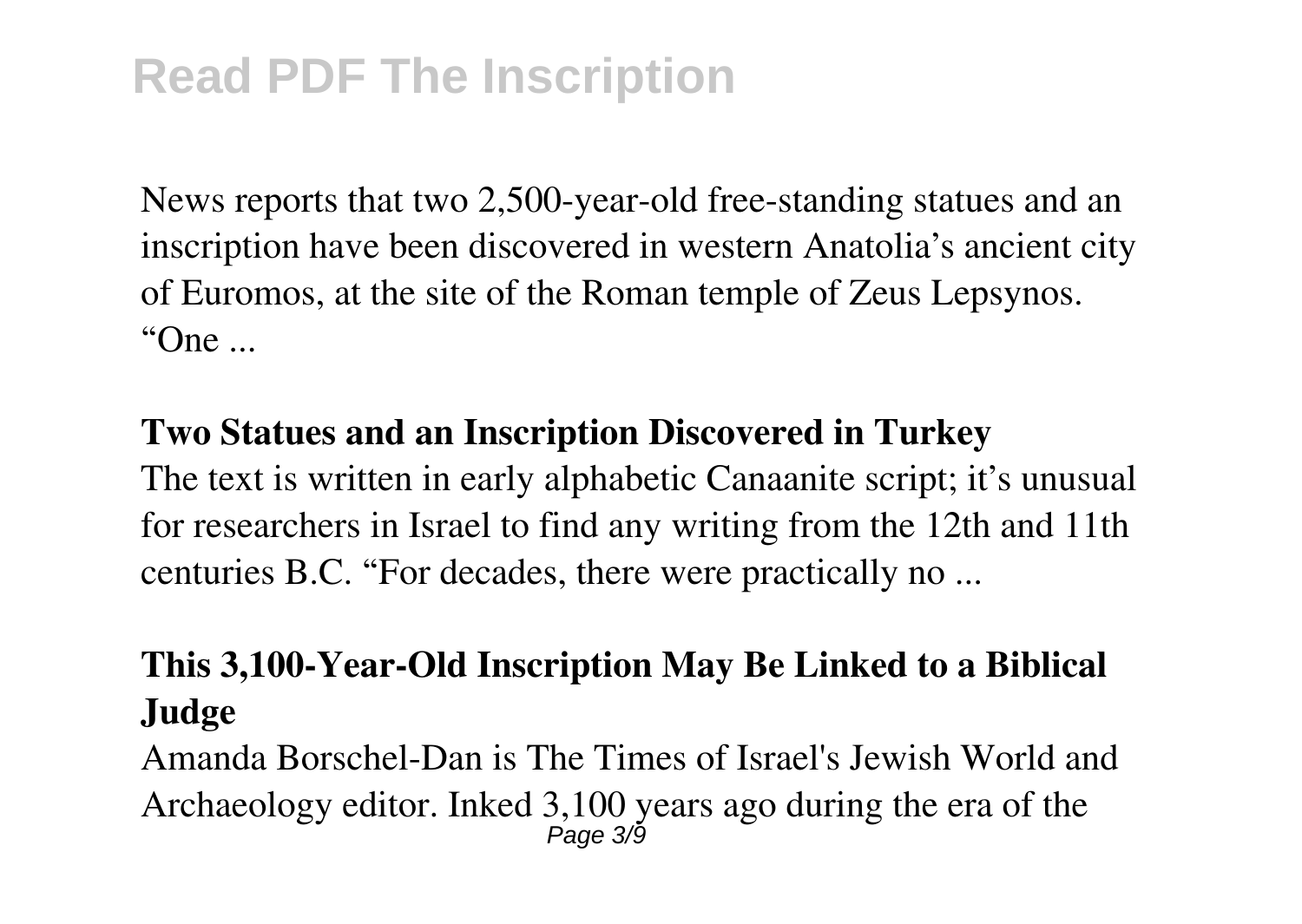biblical judges, an extremely rare five-letter inscription discovered ...

#### **Five-letter inscription inked 3,100 years ago may be name of biblical judge**

KIRYAT GAT, ISRAEL—According to a statement released by the Israel Ministry of Foreign Affairs, a fragment of an inscription thought to be related to the biblical book of Judges has been found at the ...

#### **3,000-Year-Old Inscription Found in Israel**

Mentioned in the Hebrew bible, Jerubbaal was a military leader, judge and prophet whose story is recounted in chapters 6 to 8 of the Book of Judges. The ceramic artifact was discovered in an ... Page 4/9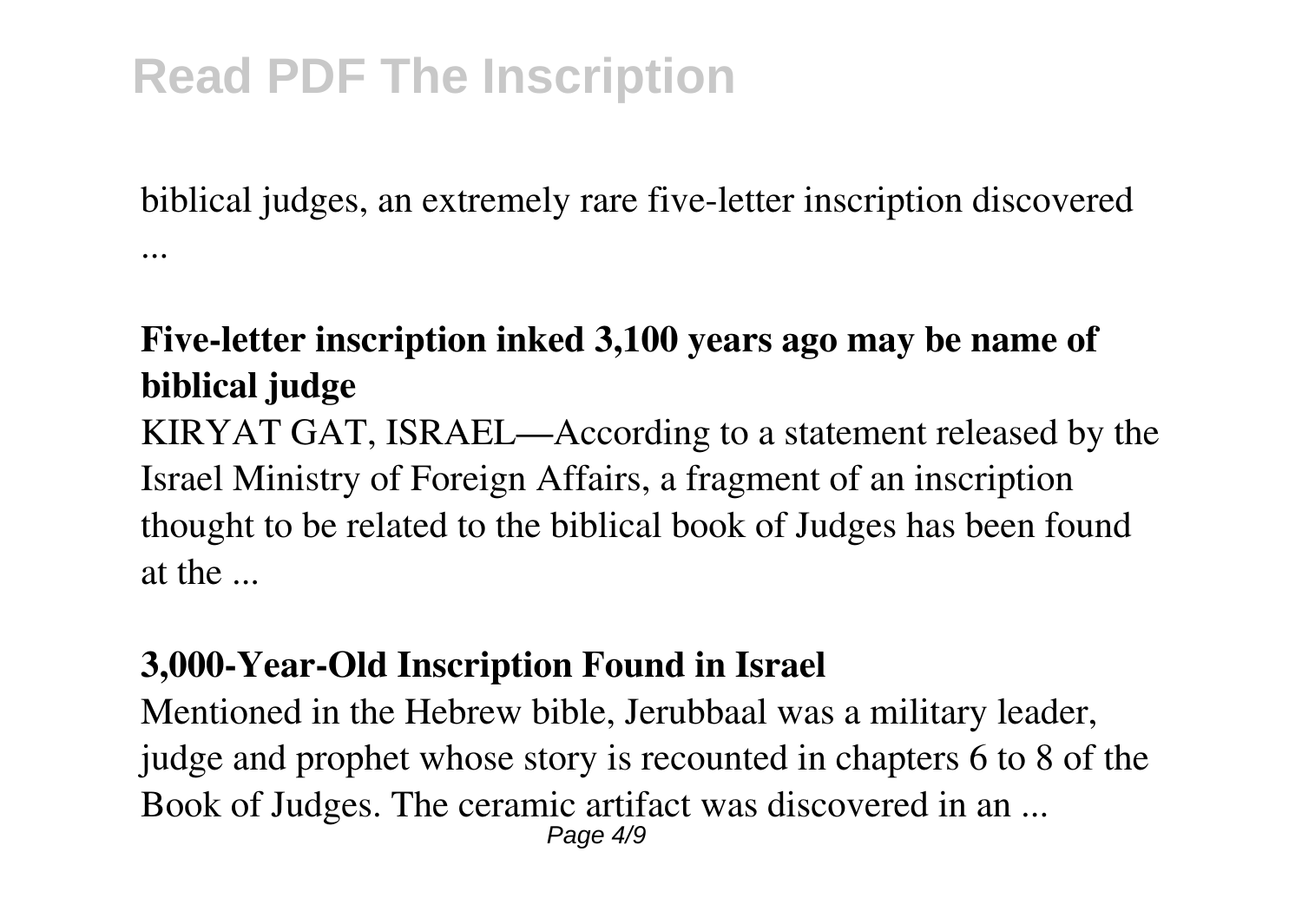...

## **3,100-year-old inscription on a pottery fragment uncovered in Israel features the biblical name 'Jerubbaal' who was a Jewish leader mentioned in the Book of Judges**

An inscription dating back to some 3,100 years ago bearing the name of a biblical judge was uncovered in the excavations at Khirbat er-Ra'i, near Kiryat Gat, in the Southern District of Israel

#### **3,000-year-old inscription bearing name of biblical judge found in Israel**

JNS.org – A rare, 3,100-year-old inscription was discovered during excavations in southern Israel, the Israel Antiquities Authority announced on Monday. The partial inscription, written in ink on a ... Page 5/9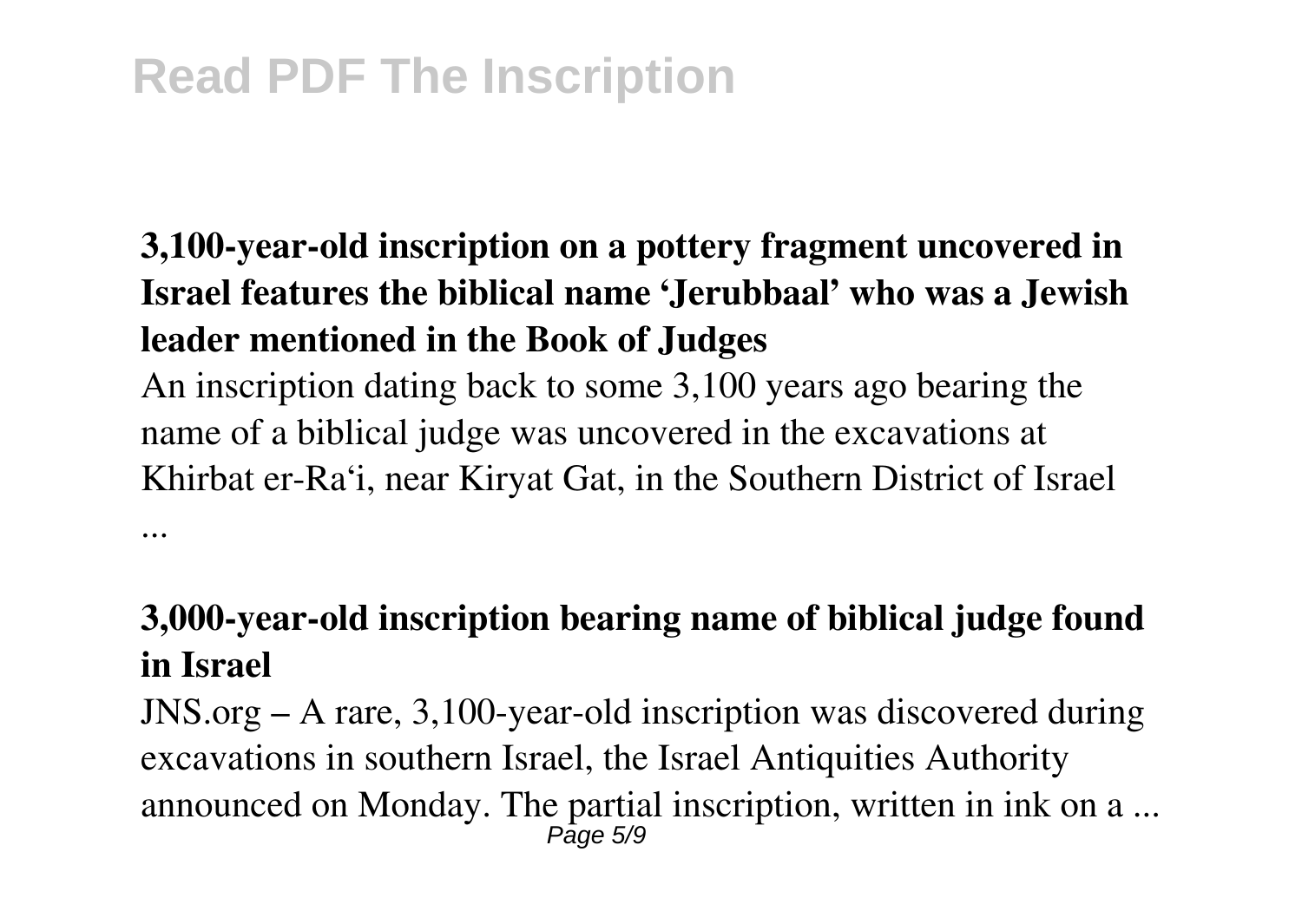#### **Rare 'Book of Judges'-Era Inscription Found in Southern Israel**

Photo shows the 3,100-year-old biblical inscription found at the archaeological site Khirbet ar-Ra'i near the modern city of Kiryat Gat in southern Israel. (Photo by the Israel Antiquities Authority) ...

**Israel discovers 3,100-year-old clay jug with biblical inscription** WINNING Wimbledon is one of the greatest feats a tennis player can achieve. Each year the All England Club hosts two weeks of fantastic competition, with the victor of the men's event ...

**Why does Wimbledon trophy have a pineapple on the top?** For the first time, an inscription from the time of the Biblical Page 6/9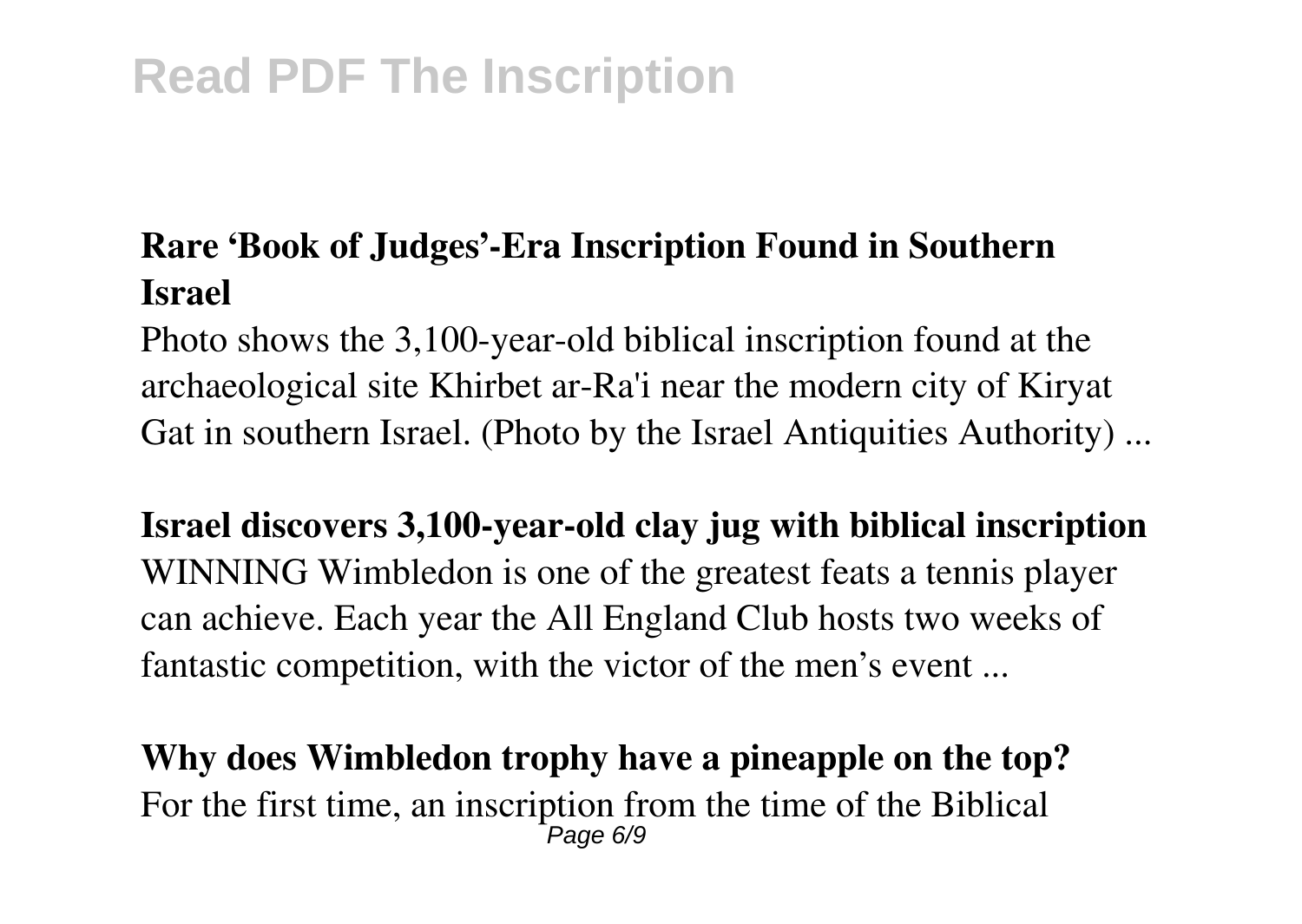Judges, and even relating to the Book of Judges, has been recovered from excavations at Khirbat er-Ra'i, near Qiryat Gat. The rare ...

### **Qiryat Gat 3 Millennia-Old Inscription May Name Biblical Judge Gideon**

July 12 (UPI) --Archaeologists have uncovered a small jug with a rare five-letter inscription, linking the 3,100-year-old ceramic artifact to a biblical judge mentioned in the Book of Judges.

#### **Name of biblical judge found inscribed on 3,100-year-old jug found in Israel**

The 8th of July 2021 marked the fourth anniversary of the inscription of Sambor Prei Kuk on the UNESCO World Heritage List. The Sambor Prei Kuk National Authority has led restoration Page 7/9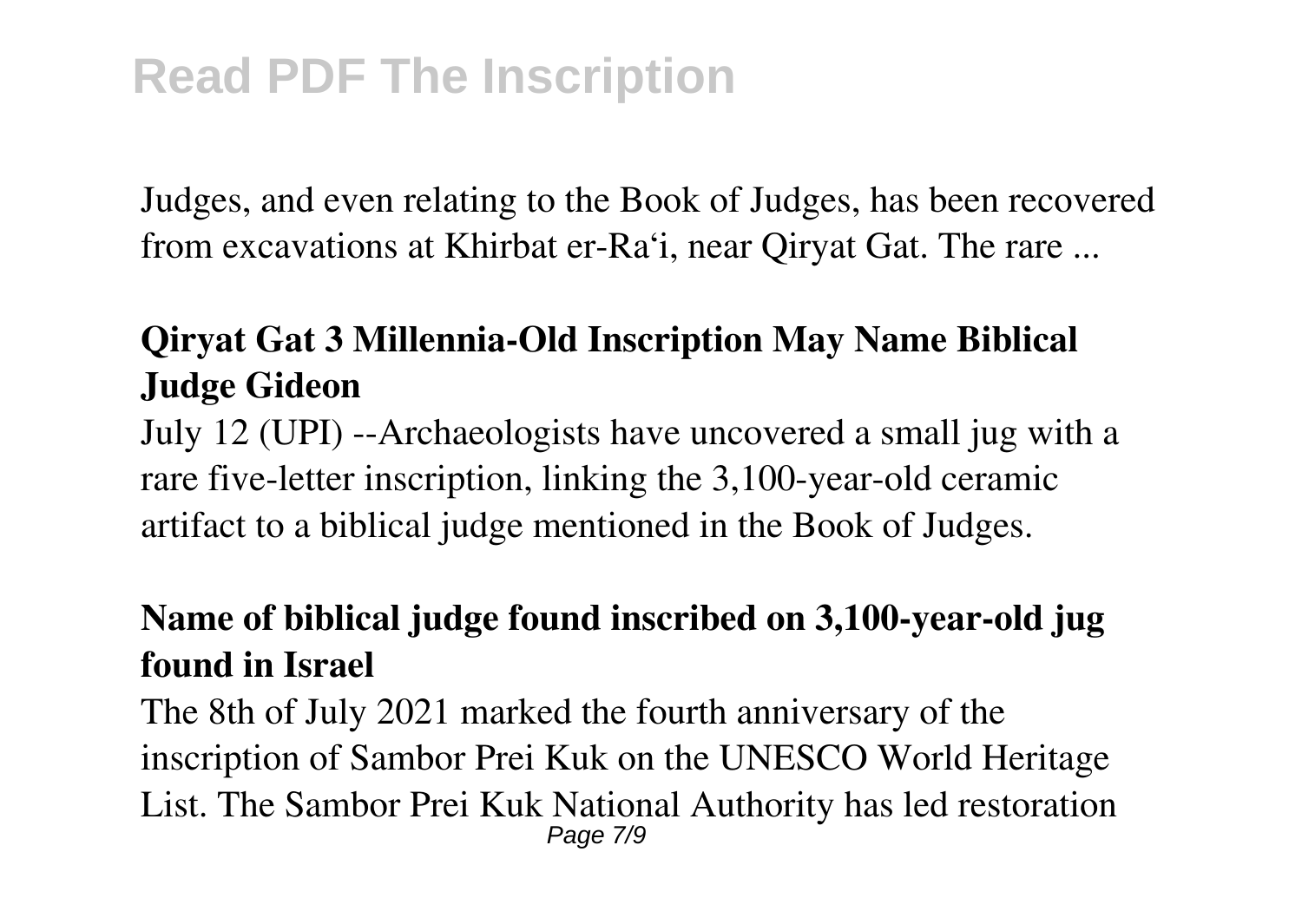and conservation ...

### **Sambor Prei Kuk celebrates the fourth-year anniversary of inscription on the World Heritage List**

At the base of the iconic Marine Corps War Memorial across from Arlington National Cemetery is a relatively recent inscription consisting of just two words: Afghanistan. Iraq. The memorial ...

### **The 'Forever Wars' Continue on America's Most Famous War Memorial. When Will They End?**

JERUSALEM, July 12 (Xinhua) -- Israeli and Australian archaeologists discovered a pottery jug with a rare biblical inscription in southern Israel, which dates back to 3,100 years ago, the Israel ...